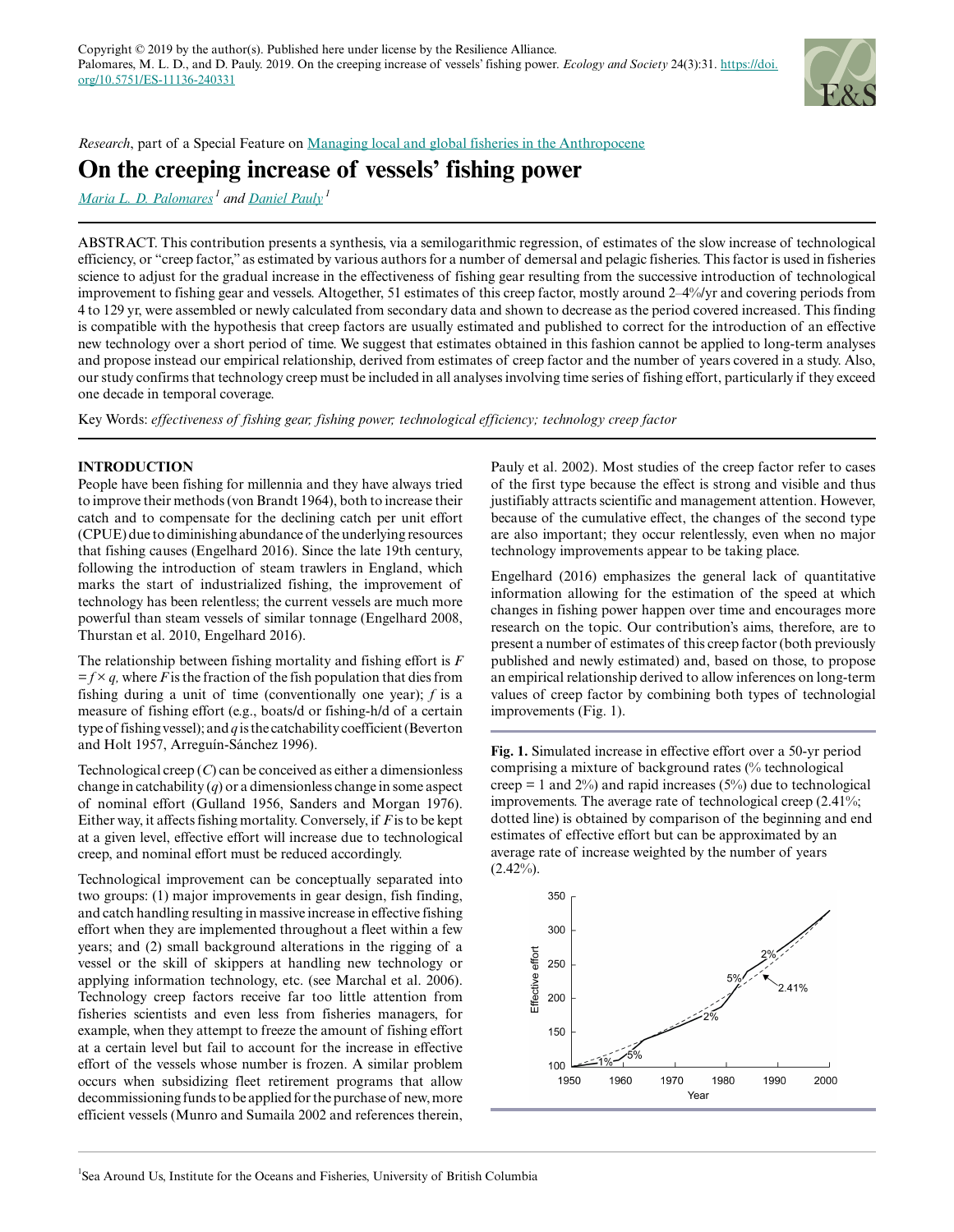#### **MATERIALS AND METHODS**

A literature search to update the data of Pauly and Palomares (2010) was conducted (originally in 2013 and updated in 2017), targeting estimates of time series trends of fishing power or fishing efficiency available from online resources. We searched the Aquatic Sciences and Fisheries Abstracts (ASFA), Web of Science (WS), and Google Scholar (GS) using the search terms "fishing power" and "fishing efficiency" occurring in the title. This search yielded 127, 45, and 155 hits for fishing power and 127, 31, and 133 hits for fishing efficiency in ASFA, WS, and GS, respectively. Of these records, 24 contributions contained usable time series data of fishing power (51 case studies; see Table 1) from which estimates of the annual increase of fishing power or fishing efficiency were obtained.

Though straighforward, the methods used to transform the source data to percentage annual increase in fishing power (*C%*) differed because the source data were heterogeneously expressed as: annual rate of change (Ward 2008), annual compounding increase (Hannesson et al. 2008, Thorson and Berkson 2010), average increase in fishing power (Brown et al. 1995, Zhou et al. 2015), fishing power in smack units (Engelhard 2008), increase in catchability coefficient (Atmaja and Nugroho 2011), change in technology coefficient (Gelchu and Pauly 2007) or efficiency (Hutton et al. 2003), change in loading capacity (Ruiz-Luna et al. 1997), average trend in fishing power (Marchal et al. 2002), or chain of total factor productivity (Squires 1994). Details of these transformations are provided in Table 1. In cases for which the source data were from comparisons of fishing power or efficiency from different vessel types fishing in parallel, the instantaneous rate of technological creep (*C;* yr−1) was obtained, and the corresponding annual percentage increase (*C%*) is reported (Table 1) along with the resulting regression statistics (see Gascuel et al. 1993, Gelchu and Pauly 2007, Engelhard 2008).

## **RESULTS**

The first result we obtained is a series of 51 estimates of *C* (Table 1). We first comment in detail on two sets of these estimates. We then continue with their analysis.

Our first case, based on portions of the data in Table 1, presents estimates of *C* (Fig. 1) in English trawl fisheries for cod and plaice based on the classical method for fishing power estimates (Gulland 1956) for trawlers fishing in parallel. This time series, extending from 1880 to 2005, was reported by Engelhard (2008: table 1). Here, all ranges were replaced by the corresponding midranges, and a few points were identified as outliers (e.g., those representing sailing vessels; see Fig. 2). The resulting slopes of the plot (Fig. 2, Table 1) provide relatively low estimates of *C* for cod and plaice, respectively, pertaining to an extraordinarily long time series of 129 yr.

Our second case is the result of an informal workshop reported by Fitzpatrick (1996; see Table 2), whose main result was that, over a period of 30 yr, the participating skippers of a wide range of vessel types perceived an increase in the efficiency of fishing gear, i.e., fishing power, equivalent to  $C\% = 4.43\% / \text{yr} \pm 0.00255$ . Details of this exercise are not available, which would enable the results from the different fisheries included therein to be discussed separately. Thus, the entire exercise contributed only one estimate to our analysis (Table 1, Fig. 3).

**Fig. 2.** Increase in fishing power of English demersal trawl fisheries for cod (top) and plaice (bottom) based on data from Engelhard (2008:table 1).



**Fig. 3.** Relationship between technological creep and the period to which the estimate applies.  $C\%$  = percent change in technological creep per year;  $ln(C\%) = 2.625 - 0.511 \times ln(Year)$ (r² = 0.153, r = −0.3906, df = 49, *P* < 0.0046). The X on the regression line indicates an average fishing power increase of 3.4% for the average period of 15 yr; dashed lines indicate the 95% confidence limits.

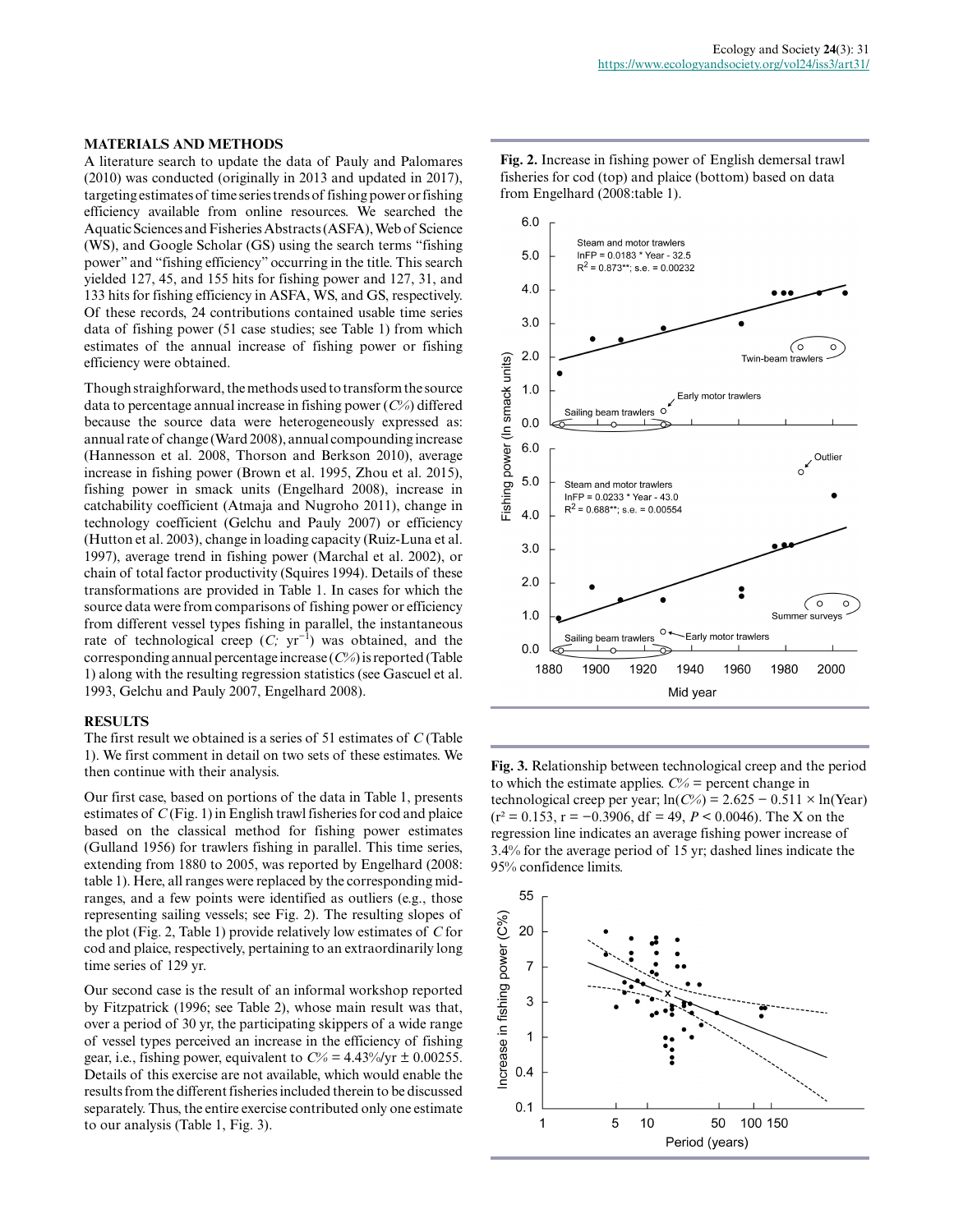| <b>Table 1.</b> Technological creep estimates for various fisheries and periods. $C =$ technological creep; CPUE = catch per unit effort, FP = |
|------------------------------------------------------------------------------------------------------------------------------------------------|
| fishing power, GPS = global position system, IFP = index of fishing power, $TC$ = technology coefficient, TFP = Tornqvist index of             |
| total factor productivity.                                                                                                                     |

| Nu-<br>mber      | Fishery or species                                                                  | Years                  | $C (yr^{-1})$   | Standard error<br>of $C$ | Estimation method and source                                                                                                                                                                                                                                                                  |
|------------------|-------------------------------------------------------------------------------------|------------------------|-----------------|--------------------------|-----------------------------------------------------------------------------------------------------------------------------------------------------------------------------------------------------------------------------------------------------------------------------------------------|
| $\mathbf{1}$     | Lofoten cod (Gadus morhua)<br>fishery                                               | $1860 - 1988$          | 0.0233          | 0.0426                   | Based on 2.3% annual compounding increase estimated by<br>Hannesson et al. (2008:table 4)                                                                                                                                                                                                     |
| $\mathfrak{2}$   | British North Sea Atlantic cod<br>trawl fishery                                     | $1886 - 2005$          | 0.0183          | 0.00232                  | Change in FP (smack units); based on data from Engelhard<br>$(2008:$ table 1) with $ln(FP) = 0.0183 \times Year - 32.5$ (Fig. 2)                                                                                                                                                              |
| 3                | British North Sea European plaice<br>(Pleuronectes platessa) trawling               | 1886-2005              | 0.0233          | 0.00554                  | FP (smack units); based on data from Engelhard (2008:table 1)<br>with $ln(FP) = 0.0233 \times Year - 43.0$ , $r^2 = 0.688**$ , df = 8 (Fig. 2)                                                                                                                                                |
| $\overline{4}$   | Japan distant-water pelagic long<br>liners                                          | 1954-1998              | 0.02            | 0.0155                   | Annual mean rate of change for mako shark, blue marlin, and<br>bigeye, yellowfin, and skipjack tunas; based on Ward (2008:<br>table 2)                                                                                                                                                        |
| 5                | Java Sea purse seine fishery for<br>small pelagic fishes                            | $1976 - 2007$          | 0.0143          | N/A                      | Based on Atmaja and Nugroho (2011) estimating an increase of<br>58% of the 2007 catchability coefficient from the 1976<br>coefficient                                                                                                                                                         |
| 6                | Wide range of vessel types (Table<br>2)                                             | $1965 - 1995$          | 0.0443          | 0.00255                  | Change in TC; based on data from Gelchu and Pauly (2007:<br>table 2.5) based on Fitzpatrick (1996; see Table 2) with $ln(TC)$ =<br>$0.0443 \times \text{Year} - 87.7$ , $r^2 = 0.893**$ , df = 36                                                                                             |
| $\boldsymbol{7}$ | Australian silver-lipped pearl<br>oyster (Pinctada maxima); GPS-<br>aided fishery   | 1984-2009              | 0.0101          | N/A                      | Based on Hart et al. (2011) estimating an increase of FP by 30%<br>due to the introduction of GPS                                                                                                                                                                                             |
| 8                | Gulf of Mexico fisheries                                                            | $1981 - 2006$          | 0.02            | N/A                      | Based on Thorson and Berkson (2010:table 4) for gag grouper<br>(Mycteroperca microlepis), red grouper (Epinephelus morio), red<br>snapper (Lutjanus campechanus), mutton snapper (L. analis),<br>king mackerel (Scomberomorus cavalla), and greater amberjack<br>(Seriola dumerili) fisheries |
| 9                | Australian northern prawn fishery                                                   | $1987 - 2011$          | 0.026           | N/A                      | Based on average FP increase of 2.6% estimated by Zhou et al.<br>(2015) for banana prawn (Fenneropenaeus merguiensis)                                                                                                                                                                         |
| 10               | Pacific ocean perch (Sebastes<br>alutus) trawl fishery, Vancouver<br>Island, Canada | $1953 - 1976$          | 0.0458          | N/A                      | Based on 2% increase reported by Kimura (1981)                                                                                                                                                                                                                                                |
| 11               | Thread herring (Opisthonema<br>spp.) fishery, Sinaloa, Mexico                       | $1972 - 1993$          | 0.0737          | 0.0125                   | IFP based on data from Ruiz-Luna et al. (1997:table 1; CPUE =<br>$a \times$ [loading capacity] <sup>b</sup> ); result was $ln(FP) = 0.0737 \times Year$<br>0.786, $r^2 = 0.684**$ , df = 16                                                                                                   |
| 12               | Western rock lobster (Panulirus<br>cygnus) shallow waters, Western<br>Australia     | $1971 - 1992$          | 0.0125          | N/A                      | Mean of FP increase: 0.005-0.02; Brown et al. (1995)                                                                                                                                                                                                                                          |
| 13               | Western rock lobster deep waters,<br>Western Australia                              | $1971 - 1992$          | 0.025           | N/A                      | Mean of FP increase: $0.01 - 0.04$ ; Brown et al. (1995)                                                                                                                                                                                                                                      |
| 14               | Pacific cod (Gadus macrocephalus)<br>Butterwort ground fishery,<br>Canada           | $1960 - 1981$          | 0.0271          | 0.009649                 | FP increase based on data from Westrheim and Foucher (1985:<br>table 6), with $ln(FP) = 0.0271 \times Year - 53.0$ , $r^2 = 0.282$ <sup>*</sup> , df =<br>20                                                                                                                                  |
| 15               | Norwegian gillnet fishery, North<br>Sea                                             | 1980-1998              | 0.075           | 0.0457                   | Mean trend in IFPs for cod, haddock, and saithe; based on data<br>from Marchal et al. (2002:table 6)                                                                                                                                                                                          |
| 16               | Norwegian longline fishery, North<br>Sea                                            | $1980 - 1998$          | 0.16            | 0.01                     | Mean trend in IFPs for cod, haddock, and saithe; based on data<br>from Marchal et al. (2002:table 6)                                                                                                                                                                                          |
| 17               | Norwegian otter trawl fishery,<br>North Sea                                         | 1980-1998              | 0.106           | 0.0438                   | Mean trend in IFPs for cod, haddock, and saithe; based on data<br>from Marchal et al. (2002:table 6)                                                                                                                                                                                          |
| 18               | Norwegian bottom trawl cod<br>fishery, Barents Sea                                  | $1971 - 1985$          | 0.0214          | 0.2189                   | Based on Skjold et al., unpublished manuscript: http://ices.dk/<br>sites/pub/CM%20<br>Doccuments/1996/P/1996_P3.pdf                                                                                                                                                                           |
| 19<br>20         | European fisheries<br>Greek bottom trawl fishery                                    | 1985-1999<br>1994-2008 | 0.01<br>0.00791 | N/A<br>N/A               | TC; Banks et al. (2001) and Kirkley et al. (2001)<br>Annual C estimated by Damalas et al. (2014:table 3) for hakes,<br>mullets, shrimps, squids, and sharks                                                                                                                                   |
| 21               | Danish cod gillnet fishery, Baltic<br>Sea                                           | 1987-1998              | 0.06            | N/A                      | Increase of IFP; Marchal et al. (2001:table 3)                                                                                                                                                                                                                                                |
| 22               | Danish cod trawl fishery, Baltic<br>Sea                                             | 1987-1998              | 0.02            | N/A                      | Increase of IFP; Marchal et al. (2001:table 3)                                                                                                                                                                                                                                                |
| 23               | Danish gillnet fishery, North Sea                                                   | 1987-1998              | 0.147           | 0.0788                   | Mean trend in IFPs for cod, plaice, and sole; based on data<br>from Marchal et al. (2002:table 6)                                                                                                                                                                                             |
| 24               | Danish otter trawl fishery, North<br>Sea                                            | 1987-1998              | 0.08            | 0.04                     | Mean trend in IFPs for cod and plaice; based on data in<br>Marchal et al. (2002:table 6)                                                                                                                                                                                                      |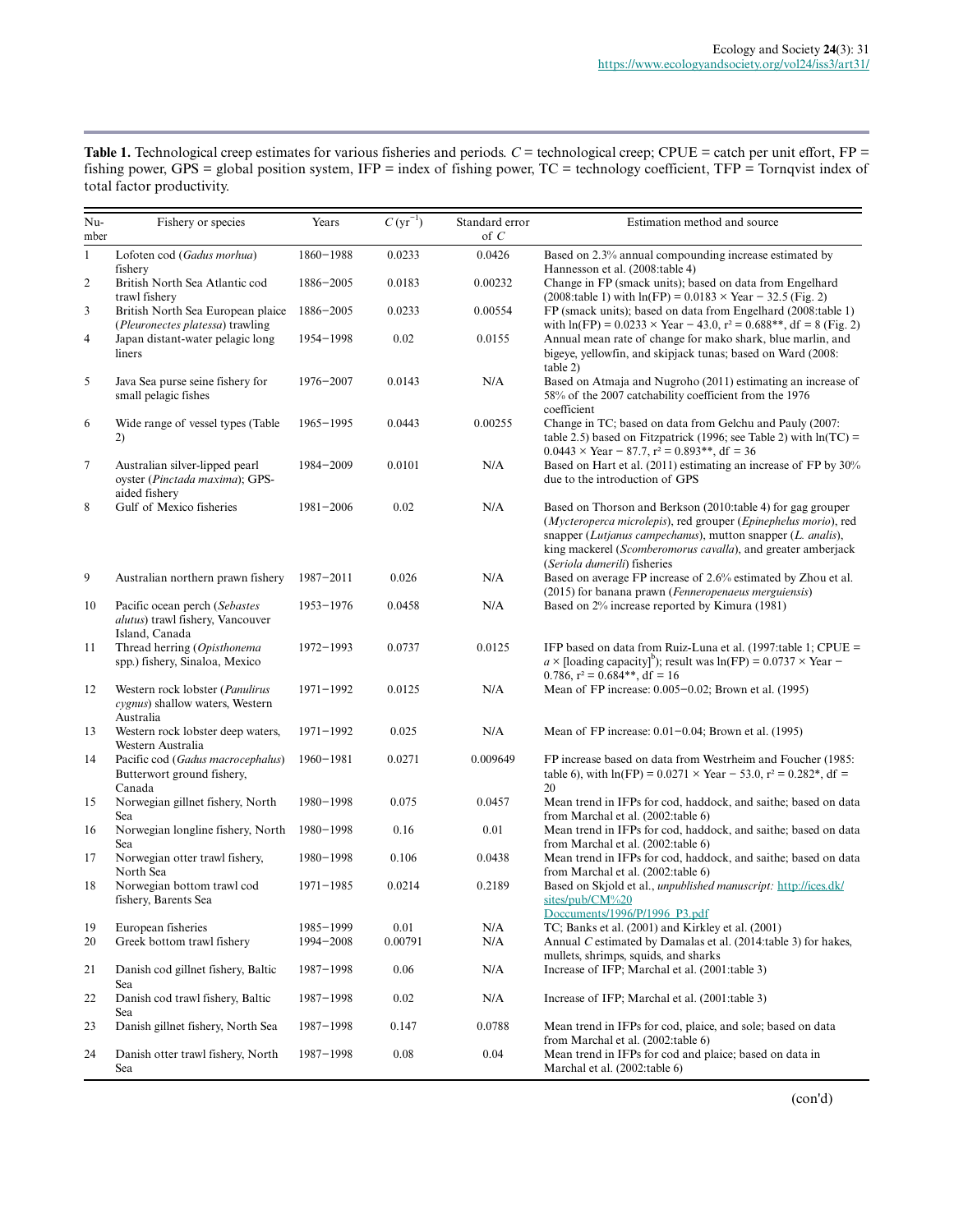| 25 | Danish seine fishery, North Sea                                                                  | $1987 - 1998$ | 0.11    | 0.02     | Mean trend in IFPs for cod and plaice; based on data in<br>Marchal et al. (2002:table 6)                                                                                      |
|----|--------------------------------------------------------------------------------------------------|---------------|---------|----------|-------------------------------------------------------------------------------------------------------------------------------------------------------------------------------|
| 26 | Hake (Merluccius merluccius)<br>fixed net fishery                                                | 1986-1997     | 0.06    | N/A      | Mean rate of change in FP; Morizur and Carn (2000)                                                                                                                            |
| 27 | French sole (Solea vulgaris,<br>Soleidae) fixed net fishery                                      | 1986-1997     | 0.17    | N/A      | Annual rate of change in FP; Morizur and Carn (2000)                                                                                                                          |
| 28 | French-Ivoirian-Senegalese<br>yellowfin tuna (Thunnus albacares)<br>fishery                      | $1980 - 1990$ | 0.1416  | 0.0334   | FP; based on data from Gascuel et al. (1993: fig. 5a) with $ln(FP)$<br>$= 0.1416 \times \text{Year} - 12$ , $r^2 = 0.666$ **, df = 9                                          |
| 29 | Spanish purse seine yellowfin tuna<br>fishery; Eastern Atlantic                                  | $1980 - 1990$ | 0.0636  | 0.0178   | FP; based on data from Gascuel et al. (1993: fig. 5b) with ln(FP)<br>$= 0.0636 \times \text{Year} - 5.746$ , $r^2 = 0.586$ <sup>**</sup> , df = 9                             |
| 30 | Torres Strait tiger prawn trawl<br>fishery                                                       | 1989-1999     | 0.01872 | N/A      | FP increase; O'Neill et al. (2003:table 3)                                                                                                                                    |
| 31 | North Sea English fleets                                                                         | $1990 - 2000$ | 0.0297  | N/A      | Estimated annual technological efficiency increase by Hutton et<br>al. (2003) for otter trawl (IFP = 0.005), pot (IFP = 0.024), and<br><i>Nephrops</i> (IFP = $0.06$ ) fleets |
| 32 | Pacific Coast ground fish trawl<br>fishery                                                       | $1981 - 1989$ | 0.0460  | 0.0139   | TFP; based on data in Squires (1994:table 3) with $ln(TFP)$ =<br>$0.0460 \times$ Year - 91.3, r <sup>2</sup> = 0.610 <sup>*</sup> , df = 7                                    |
| 33 | Dutch beam trawl fishery, North<br>Sea                                                           | $1991 - 1998$ | 0.05    | 0.0785   | Mean trend in IFPs for cod, plaice, and sole; based on data<br>from Marchal et al. (2002:table 6)                                                                             |
| 34 | Pacific Coast ground fish trawl<br>fishery                                                       | 1982-1989     | 0.0279  | N/A      | TFP; Squires (1994:table 1)                                                                                                                                                   |
| 35 | French spider crab (Maja<br>squinado) fixed net fishery                                          | $1992 - 1998$ | 0.11    | N/A      | Mean rate of increase; Morizur and Carn (2000)                                                                                                                                |
| 36 | Western rock lobster fishery,<br>Australia                                                       | 1983-1989     | 0.165   | 0.0512   | Catch rate increase by period, testing four technology factors<br>for legal-size lobsters; Fernandez et al. (1997:table 2)                                                    |
| 37 | Faeroese haddock longline fishery                                                                | 1996-2002     | 0.09    | N/A      | Annual FP increase estimated by Eigaard et al. (2011)                                                                                                                         |
| 38 | Faeroese cod longline fishery                                                                    | 1996-2002     | 0.043   | N/A      | Annual FP increase estimated by Eigaard et al. (2011)                                                                                                                         |
| 39 | UK English Channel otter trawler<br>fleet                                                        | $1993 - 1998$ | 0.048   | N/A      | Annual FP increase estimated by Pascoe et al. (2003)                                                                                                                          |
| 40 | UK English Channel pot fleet                                                                     | 1993-1998     | 0.036   | N/A      | Annual FP increase estimated by Pascoe et al. (2003)                                                                                                                          |
| 41 | Australian northern prawn<br>(Penaeus esculentus, P.<br>semisulcatus) fishery                    | 1988-1992     | 0.0235  | 0.00230  | Annual estimates of FP; based on data from Robins et al. (1998:<br>fig. 3), with $ln(FP) = 0.02352 \times Year - 46.75$ , $r^2 = 0.972**$ , df =<br>3                         |
| 42 | Western rock lobster fishery,<br>Australia                                                       | 1989-1992     | 0.105   | 0.0298   | Catch rate increase by period, testing four technology factors<br>for legal-size lobsters; Fernandez et al. (1997:table 2)                                                    |
| 43 | Brixham demersal trawl fishery,<br>UK                                                            | $1965 - 1968$ | 0.201   | N/A      | Annual change in FP; Houghton (1977)                                                                                                                                          |
| 44 | Eastern king prawn (Melicertus<br>plebejus) trawl fishery (all depths),<br>Queensland, Australia | $1988 - 2004$ | 0.0225  | 0.00154  | Annual change in FP; based on O'Neill and Leigh (2007:table 2)<br>with $ln(FP) = 0.02249 \times Year - 44.73$ , $r^2 = 0.934**$ , df = 15                                     |
| 45 | Eastern king prawn (shallow)<br>trawl fishery, Queensland,<br>Australia                          | 1988-2004     | 0.0245  | 0.00130  | Annual change in FP; based on O'Neill and Leigh (2007:table 2)<br>with $ln(FP) = 0.02452 \times Year - 48.75$ , $r^2 = 0.960**$ , df = 15                                     |
| 46 | Eastern king prawn (deep) trawl<br>fishery, Queensland, Australia                                | $1988 - 2004$ | 0.0195  | 0.00261  | Annual change in FP; based on O'Neill and Leigh (2007:table 2)<br>with $ln(FP) = 0.01948 \times Year - 38.79$ , $r^2 = 0.789**$ , df = 15                                     |
| 47 | Red spot king prawn (Melicertus<br>longistylus) trawl fishery, Australia                         | $1988 - 2004$ | 0.00583 | 0.00202  | Annual change in FP; based on O'Neill and Leigh (2007:table 2)<br>with $ln(FP) = 0.005831 \times Year - 11.55$ , $r^2 = 0.356$ <sup>*</sup> , df = 15                         |
| 48 | North Queensland tiger prawn<br>(Penaeus esculentus) trawl fishery,<br>Australia                 | $1988 - 2004$ | 0.00715 | 0.000928 | Annual change in FP; based on O'Neill and Leigh (2007:table 2)<br>with $ln(FP) = 0.007154 \times Year - 14.28$ , $r^2 = 0.798**$ , df = 15                                    |
| 49 | Southern Queensland tiger prawn<br>trawl fishery, Australia                                      | 1988-2004     | 0.00703 | 0.00185  | Annual change in FP; based on O'Neill and Leigh (2007:table 2)<br>with $ln(FP) = 0.007034 \times Year - 13.98$ , $r^2 = 0.491**$ , df = 15                                    |
| 50 | Endeavour prawn trawl fishery,<br>Australia                                                      | 1988-2004     | 0.00957 | 0.00168  | Annual change in FP; based on O'Neill and Leigh (2007:table 2)<br>with $ln(FP) = 0.009573 \times Year - 19.08$ , $r^2 = 0.685**$ , df = 15                                    |
| 51 | Saucer scallop (Amusium balloti)<br>trawl fishery, Queensland,<br>Australia                      | 1988-2004     | 0.0049  | 0.00138  | Annual change in FP; based on O'Neill and Leigh (2007:table 2)<br>with $ln(FP) = 0.004788 \times Year - 9.515$ , $r^2 = 0.444**$ , df = 15                                    |

Other estimates that were obtained from secondary data are documented (Table 1). Overall, these estimates of *C* range from 0.0049 to 0.201  $yr^{-1}$ , with a group of suspiciously low values  $(0.0049-0.0245 \text{ year}^{-1})$  published by O'Neill et al. (2003) and O'Neill and Leigh (2007), who studied fishing power in various Australian invertebrate fisheries (see numbers 30 and 44–51 in Table 1).

When the estimates of *C* in Table 1 are converted to ln(*C%*) and plotted against the logarithm of the number of years for which they were estimated, the result is the significantly negative relationship ( $P < 0.005$ ; Fig. 3) summarized by the equation:

$$
C\% = 13.8 \times Y^{-0.511} \tag{1}
$$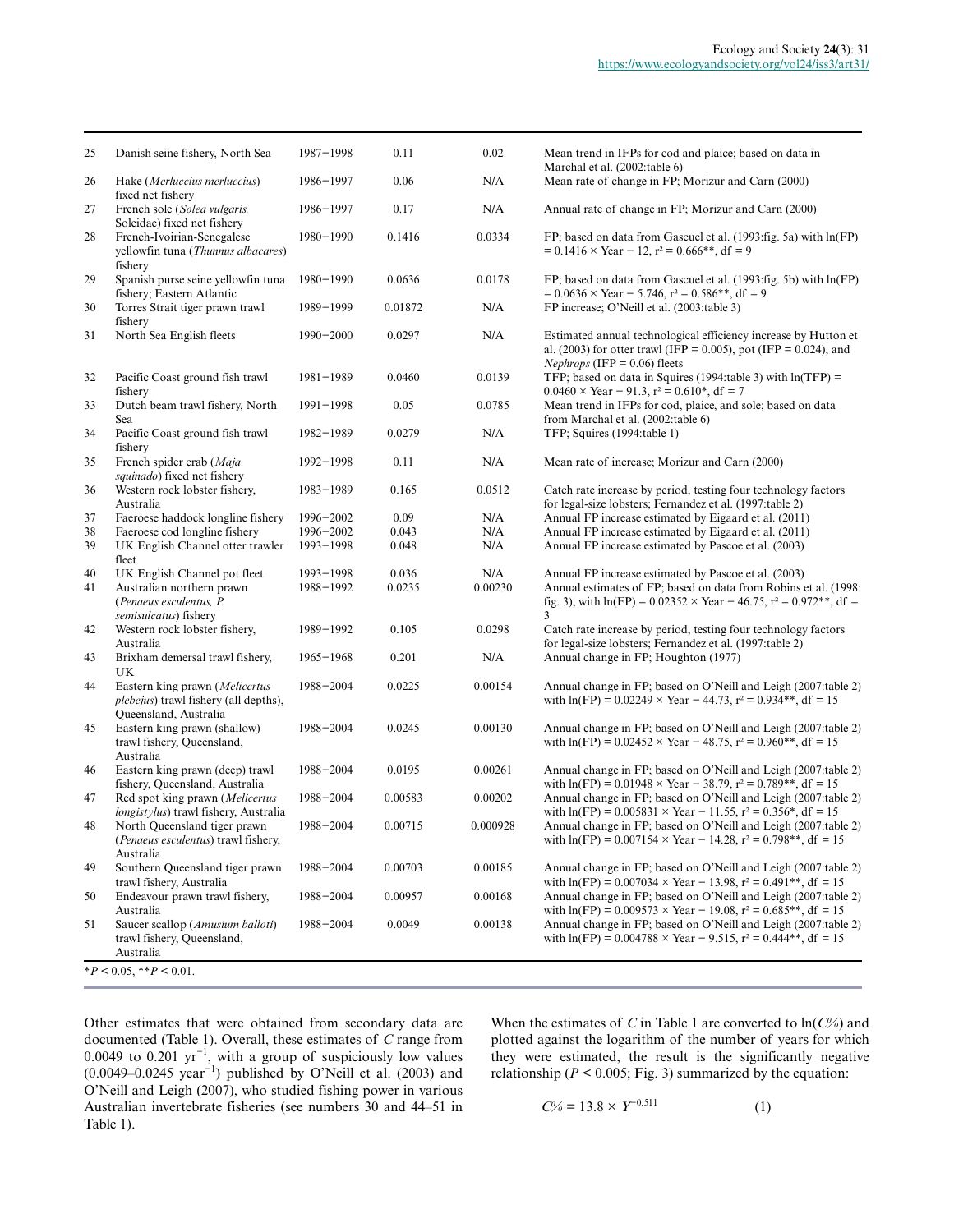**Table 2.** Estimated technology coefficients of fishing vessels by vessel type (data from Fitzpatrick 1996), modified from Gelchu and Pauly (2007:table 2.5).

| Vessel type                     | Vessel length<br>(m) | Technology coefficient (relative<br>to $1980 = 1$ ) |        |  |
|---------------------------------|----------------------|-----------------------------------------------------|--------|--|
|                                 |                      | 1965                                                | 1995   |  |
| Super trawler                   | 120                  | $0.6^{\circ}$                                       | 2.5    |  |
| Tuna seiner                     | 65                   | N/A                                                 | 1.6    |  |
| Freeze trawler                  | 50                   | 0.7                                                 | 2.0    |  |
| Tuna longliner                  | 65                   | 0.5                                                 | 2.3    |  |
| Purse seiner                    | 45                   | 0.6                                                 | 2.0    |  |
| Stern trawler                   | 35                   | 0.6                                                 | 1.9    |  |
| Longliner                       | 35                   | 0.4                                                 | 2.8    |  |
| Multipurpose vessel             | 25                   | 0.6                                                 | 2.5    |  |
| Shrimp trawler                  | 25                   | 0.5                                                 | 2.2    |  |
| Gillnetter                      | 15                   | 0.4                                                 | 1.5    |  |
| Trawler                         | 13                   | 0.5                                                 | 1.8    |  |
| Fast potter                     | 10                   | 0.3                                                 | 1.4    |  |
| Pirogue (canoe)                 | 10                   | 0.6                                                 | 1.3    |  |
| Mean $(\pm 2 \text{ standard})$ |                      | $0.53 \pm 0.23$                                     | 1.98   |  |
| deviations)                     |                      |                                                     | ± 0.93 |  |

which links *C%* to the duration of the period (*Y*, in years) for which *C%* was estimated. The average fishing power increase was 3.4% for the average period of 15 yr (Fig. 3). The regression relationship is not very tight, but given the heterogeneous nature of the data that went into the point estimates and of the underlying models (general linear models, chains of comparisons of successive trawler type, subjective assessments, etc.), a better fit probably cannot be expected.

Our results can be used in a practical way for a specific fishery or for global fisheries (see Anticamara et al. 2011) for which there is no other estimate of technological creep. The following equations can be used to calculate increase in effort (*E*) or decrease in CPUE as indicators of abundance.

$$
E_{(t)} = E_{(t=0)} \times (1 + pd)^{t}
$$
 (2)

where *t* is the time in years after  $t = 0$  and *pd* is the percentage creep reexpressed as a decimal fraction, i.e., *C%*/100. The multiplier for correcting CPUE is then:

$$
Corr_{(t)} = (1 - pd)^t
$$
\n(3)

$$
CPUE_{Corr(t)} = CPUE_{(t)} \times Corr_{(t)}
$$
 (4)

where the first value of CPUE is treated as  $t = 0$ , which leads to  $Corr_{(t = 0)} = 1.$ 

These equations are now part of the CMSY method (a Monte Carlo method for estimating maximum sustainable yield) as originally presented by Froese et al. (2017) but whose implementation code is now modified to include an option for accommodating technological creep in the CPUE data that can be used as constraints (see [http://oceanrep.geomar.de/33076/\)](http://oceanrep.geomar.de/33076/).

# **DISCUSSION**

Eq. 1 provides estimates of *C%* values of 1.3% for 100 yr, 1.9% for 50 yr, 4.3% for 10 yr, and 6.1% for 5 yr. No pattern could be identified for the data (Table 1) that would have allowed for specific fisheries (pelagic vs. demersal, large scale vs. small scale) to be identified (except for the low values of O'Neill and collaborators [2003, 2007]).

Our results also have a deeper societal aspect related to the rapid decline, in the Anthropocene, of global biodiversity (Butchart et al. 2010), particularly in the oceans (Worm et al. 2006). This decline is due, in large part, to the terrible efficiency of the technology that we deploy to torture what we want from soils (e.g., through fertilizers applied to irrigated monocultures) or from the oceans (e.g., by deploying thousands of trawlers, which destroy sea-floor communities). The problem is that we do not really notice this because of shifting baselines (Pauly 1995): To us, a tractor plowing a field in the 21st century looks like a tractor at the beginning of the 20th century, and a trawler plowing the sea in the 21st century looks like a trawler at the beginning of the 20th century. However, the newer technologies are profoundly different in that they have much greater environmental impacts than do the older ones. We will be in trouble as a species if we do not account for this difference.

# **CONCLUSION**

When analyzing time series of CPUE obtained from commercial vessels (as opposed to research vessels, whose rigging and operations are standardized and are supposed to remain similar over decades), Eqs. 2–4 can be used in the absence of any knowledge about the technological creep in a given fishery. This method also should apply to the effort used in stock assessments in surplus production modeling (Schaefer 1954), CMSY (Froese et al. 2017), or related methods.

*Responses to this article can be read online at:* [http://www.ecologyandsociety.org/issues/responses.](http://www.ecologyandsociety.org/issues/responses.php/11136) [php/11136](http://www.ecologyandsociety.org/issues/responses.php/11136)

## **Acknowledgments:**

*This study was supported by the Sea Around Us, a research activity of the University of British Columbia funded by several philanthropic foundations, among which are the David and Lucille Packard Foundation, Oak Foundation, and the Marisla Foundation. We thank Sebastian Villasante for inviting us to contribute to the special feature of Ecology and Society.* We also thank Rainer Froese for Eqs. 2–4, which should facilitate the future use of our results.

### **LITERATURE CITED**

Anticamara, J. A., R. Watson, A. Gelchu, and D. Pauly. 2011. Global fishing effort (1950–2010): trends, gaps, and implications. *Fisheries Research* 107(1-3):131-136. [https://doi.org/10.1016/j.](https://doi.org/10.1016/j.fishres.2010.10.016) [fishres.2010.10.016](https://doi.org/10.1016/j.fishres.2010.10.016) 

Arreguín-Sánchez, F. 1996. Catchability: a key parameter for fish stock assessment. *Reviews in Fish Biology and Fisheries* 6 (2):221-242. <https://doi.org/10.1007/BF00182344>

Atmaja, S. B., and D. Nugroho. 2011. Impact of the increasing catchability coefficient of the large purse seiner to the depletion of the small pelagic fish biomass in the Java Sea. *Indonesian Fisheries Research Journal* 17(1):13-20.<https://doi.org/10.15578/ifrj.17.1.2011.13-20>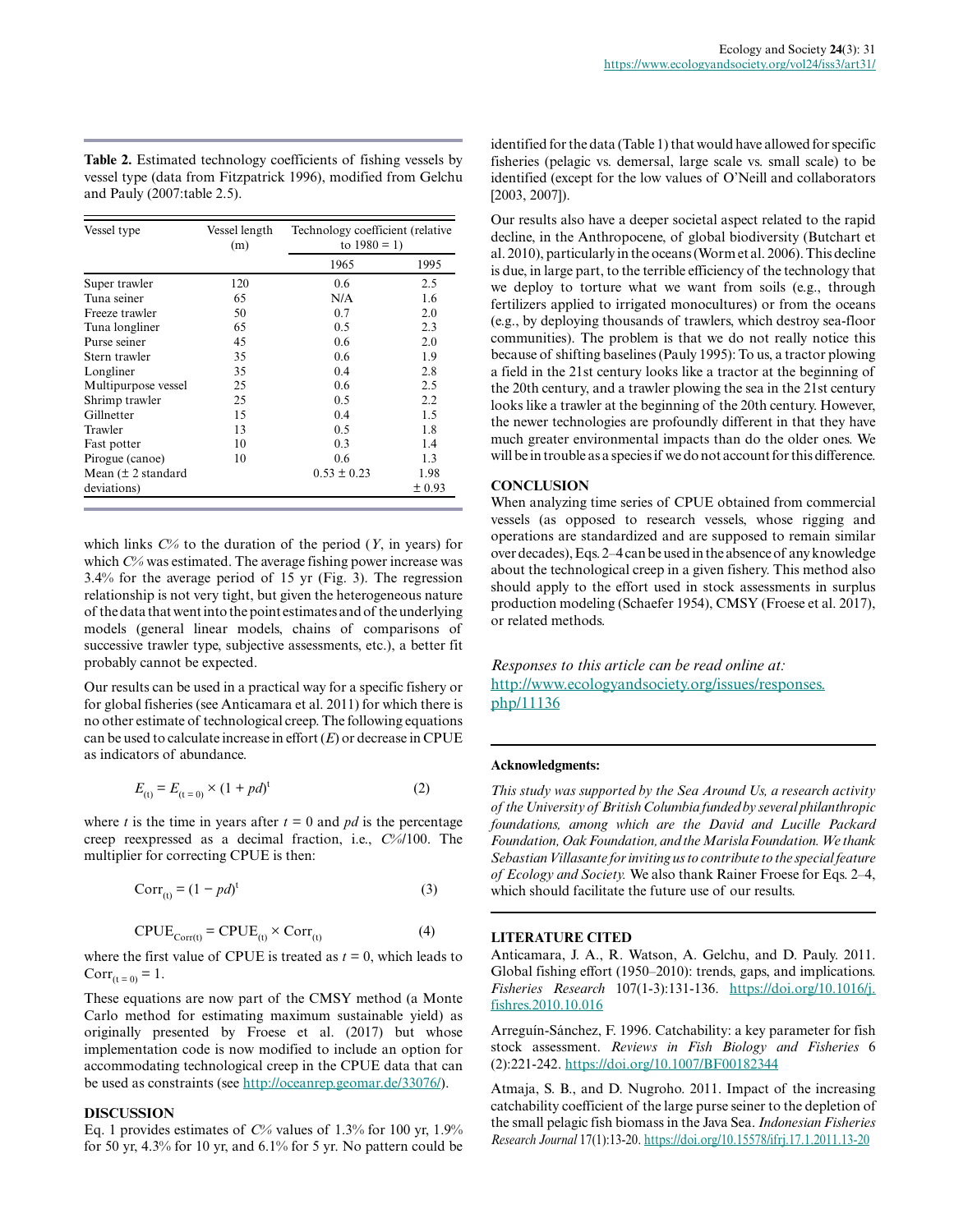Banks, R., S. Cunningham, W. P. Davidse, E. Lindebo, A. Reed, E. Sourisseau, and J. W. de Wilde. 2001. *The impact of technological progress on fishing effort.* Agricultural Economics Research Institute (LEI) Report PR.02.01. Wagenigen University, Wagenigen, The Netherlands.

Beverton, R. J. H., and S. J. Holt. 1957. *On the dynamics of exploited fish populations.* United Kingdom Ministry of Agriculture and Fisheries, Fisheries Investigations (Series 2) 19. Reprint 1993. Chapman and Hall, London, UK.

Brown, R. S., N. Caputi, and E. Barker. 1995. A preliminary assessment of increases in fishing power on stock assessment and fishing effort expended in the western rock lobster (*Panulirus cygnus*) fishery. *Crustaceana* 68(2):227-237. [https://doi.](https://doi.org/10.1163/156854095X00124) [org/10.1163/156854095X00124](https://doi.org/10.1163/156854095X00124)

Butchart, S. H. M., M. Walpole, B. Collen, A. van Strien, J. P. W. Scharlemann, R. E. A. Almond, J. E. M. Baillie, B. Bomhard, C. Brown, J. Bruno, K. E. Carpenter, G. M. Carr, J. Chanson, A. M. Chenery, J. Csirke, N. C. Davidson, F. Dentener, M. Foster, A. Galli, J. N. Galloway, P. Genovesi, R. D. Gregory, M. Hockings, V. Kapos, J.-F. Lamarque, F. Leverington, J. Loh, M. A. McGeoch, L. McRae, A. Minasyan, M. H. Morcillo, T. E. E. Oldfield, D. Pauly, S. Quader, C. Revenga, J. R. Sauer, B. Skolnik, D. Spear, D. Stanwell-Smith, S. N. Stuart, A. Symes, M. Tierney, T. D. Tyrrell, J.-C. Vié, and R. Watson. 2010. Global biodiversity: indicators of recent declines. *Science* 328:1164-1168. [https://doi.](https://doi.org/10.1126/science.1187512) [org/10.1126/science.1187512](https://doi.org/10.1126/science.1187512)

Damalas, D., C. D. Maravelias, and S. Kavadas. 2014. Advances in fishing power: a study spanning 50 years. *Reviews in Fisheries Science and Aquaculture* 22(1):112-121. [https://doi.](https://doi.org/10.1080/10641262.2013.839620) [org/10.1080/10641262.2013.839620](https://doi.org/10.1080/10641262.2013.839620)

Eigaard, O. R., B. Thomsen, H. Hovgaard, A. Nielsen, and A. D. Rijnsdorp. 2011. Fishing power increases from technological development in the Faroe Islands longline fishery. *Canadian Journal of Fisheries and Aquatic Sciences* 68(11):1970-1982. <https://doi.org/10.1139/f2011-103>

Engelhard, G. H. 2008. One hundred and twenty years of change in fishing power of English North Sea trawlers. Pages 1-25 *in* A. Payne, J. Cotter, and T. Potter, editors. *Advances in fisheries science: 50 years on from Beverton and Holt.* Blackwell, Oxford, UK. <https://doi.org/10.1002/9781444302653.ch1>

Engelhard, G. H. 2016. On the need to study fishing power change: challenges and perspectives. Pages 89-101 *in* K. Schwerdtner Maáñez and B. Poulsen, editors. *Perspectives on oceans past: a handbook of marine environmental history.* Springer, Dordrecht, The Netherlands. [https://doi.org/10.1007/978-94-017-7496-3\\_6](https://doi.org/10.1007/978-94-017-7496-3_6) 

Fernandez, J. A., J. M. Cross, and N. Caputi. 1997. The impact of technology on fishing power in the western rock lobster (*Panulirus cygnus*) fishery. Pages 1605-1610 *in* D. A. McDonald and M. McAleer, editors. *MODSIM 1997 international congress on modelling and simulation.* Modelling and Simulation Society of Australia and New Zealand, Canberra, Australia. [pnline] URL: [https://www.mssanz.org.au/MODSIM97/Vol%204/Fernandez.](https://www.mssanz.org.au/MODSIM97/Vol%204/Fernandez.pdf) [pdf](https://www.mssanz.org.au/MODSIM97/Vol%204/Fernandez.pdf)

Fitzpatrick, J. 1996. Technology and fisheries legislation. Pages 191-199 *in* Food and Agriculture Organization of the United Nations, editor. *Precautionary approach to fisheries. Part 2:* *scientific papers.* Prepared for the Technical Consultation on the Precautionary Approach to Capture Fisheries (Including Species Introductions), Lysekil, Sweden, 6-13 June 1995. FAO Fisheries Technical Paper 350, part 2. FAO, Rome, Italy. [online] URL: <http://www.fao.org/3/w1238e/W1238E09.htm#ch7>

Froese, R., N. Demirel, G. Coro, K. M. Kleisner, and H. Winker. 2017. Estimating fisheries reference points from catch and resilience. *Fish and Fisheries* 18(3):506-526. [https://doi.](https://doi.org/10.1111/faf.12190) [org/10.1111/faf.12190](https://doi.org/10.1111/faf.12190)

Gascuel, D., A. Fonteneau, and E. Foucher. 1993. Analyse de l'évolution des puissances de pêche par l'analyse des cohortes: application aux senneurs exploitant l'albacore (*Thunnus albacares*) dans l'Atlantique Est. *Aquatic Living Resources* 6 (1):15-30. <https://doi.org/10.1051/alr:1993002>

Gelchu, A., and D. Pauly. 2007. Growth and distribution of portbased global fishing effort within countries' EEZs from 1970 to 1995. *Fisheries Centre Research Reports* 15(4). [http://dx.doi.](http://dx.doi.org/10.14288/1.0074748) [org/10.14288/1.0074748](http://dx.doi.org/10.14288/1.0074748)

Gulland, J. A. 1956. *On the fishing effort in English demersal fisheries.* Fishery investigations, series II, volume XX, number 5. Ministry of Agriculture and Fisheries, London, UK.

Hannesson, R., K. G. Salvanes, and D. Squires. 2008. Technological change and the tragedy of the commons: the Lofoten fishery over hundred and thirty years. NHH Department of Economics Discussion Paper 5/2008. NHH Norwegian School of Economics, Bergen, Norway. [https://doi.org/10.2139/](https://doi.org/10.2139/ssrn.1550841) [ssrn.1550841](https://doi.org/10.2139/ssrn.1550841)

Hart, A. M., A. W. Thomson, and D. Murphy. 2011. Environmental influences on stock abundance and fishing power in the silver-lipped pearl oyster fishery. *ICES Journal of Marine Science* 68(3):444-453.<https://doi.org/10.1093/icesjms/fsq166>

Houghton, R. G. 1977. The fishing power of trawlers in the western English Channel between 1965 and 1968. *Journal du Conseil International pour l'Exploration de la Mer* 37(2):130-136. <https://doi.org/10.1093/icesjms/37.2.130>

Hutton, T., S. Pascoe, C. O'Brien, and B. Rackham. 2003. A comparison of technical efficiency estimates for seven English fleets in the North Sea from stochastic production frontier (SPF) and data envelopment analysis (DEA). Pages 56-70 *in* S. Pascoe and S. Mardle, editors. *Single output measures of technical efficiency in EU fisheries.* Second edition. CEMARE Report 61. Centre for the Economics and Management of Aquatic Resources, University of Portsmouth, Portsmouth, UK.

Kimura, D. K. 1981. Standardized measures of relative abundance based on modelling log(c.p.u.e.), and their application to Pacific ocean perch (*Sebastes alutus*). *Journal du Conseil International pour l'Exploration de la Mer* 39(3):211-218. [https://](https://doi.org/10.1093/icesjms/39.3.211) [doi.org/10.1093/icesjms/39.3.211](https://doi.org/10.1093/icesjms/39.3.211) 

Kirkley, J., P. C. J. Morrison, S. Cunningham, and J. Catanzano. 2001. *Technical progress in the Sète trawl fishery, 1985–1999.* Working Paper 01-001. University of California, Davis, USA. [online] URL: <https://escholarship.org/uc/item/8t8670wj>

Marchal, P., B. Andersen, D. Bromley, A. Iriondo, S. Mahévas, F. Quirijns, B. Rackham, M. Santurtún, N. Tien, and C. Ulrich. 2006. Improving the definition of fishing effort for important